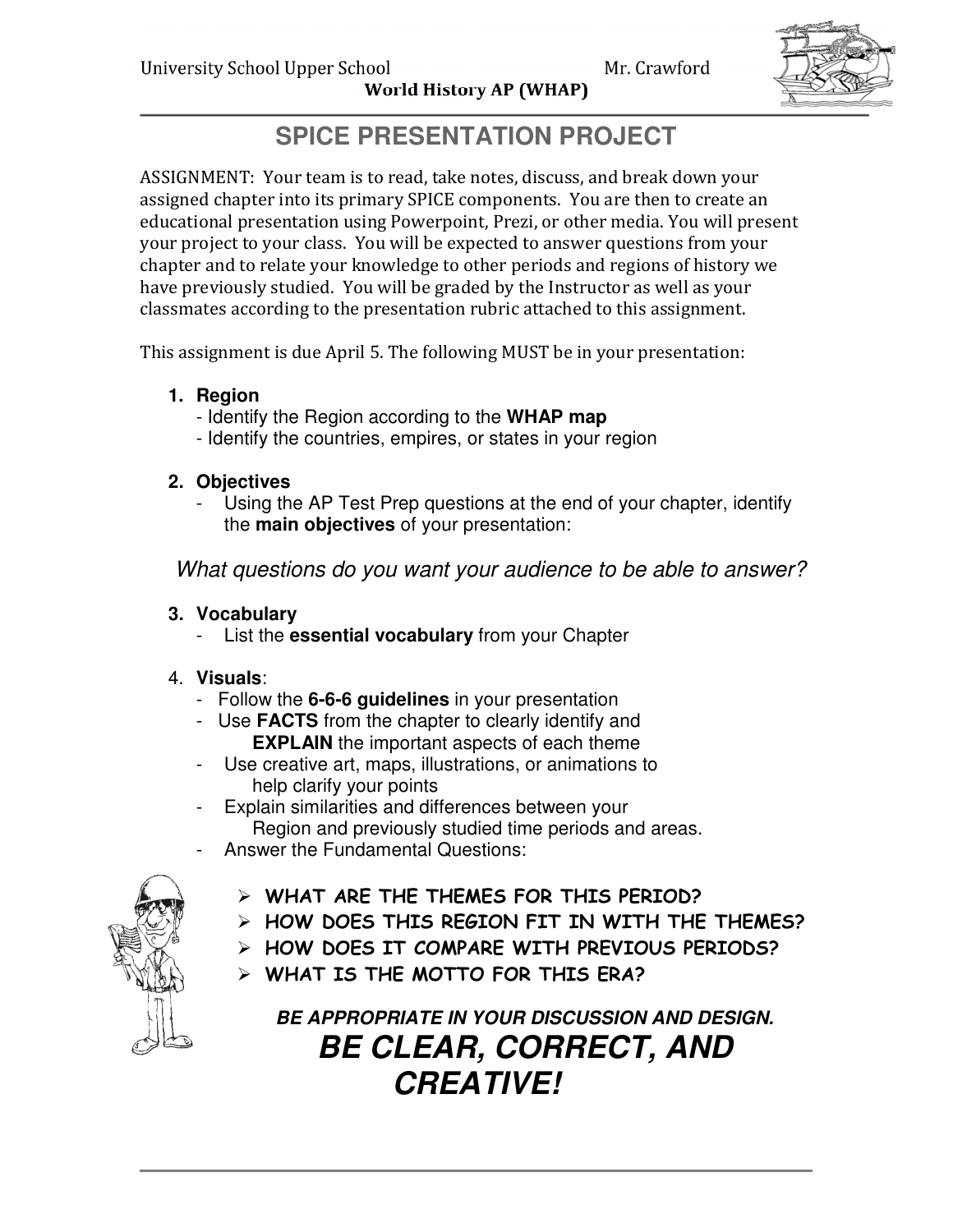University School Upper School Mr. Crawford

World History AP (WHAP)

Names: \_\_\_\_\_\_\_\_\_\_\_\_\_\_\_\_\_\_\_\_\_\_\_\_\_\_\_\_\_\_\_\_\_\_\_\_\_\_\_\_\_\_\_\_\_\_\_\_\_\_\_\_\_\_\_\_\_\_\_\_\_\_\_\_\_\_\_\_\_\_\_\_\_\_\_\_\_\_\_\_\_\_\_\_\_\_ Period: \_\_\_\_\_\_\_\_\_\_\_\_\_\_\_\_\_\_\_

Date of Presentation: \_\_\_\_\_\_\_\_\_\_\_\_\_ Chapter: \_\_\_\_\_\_\_\_\_\_\_\_\_\_\_\_\_\_\_

<u> 1989 - Johann Barnett, f</u>

|                                         | Criteria<br><b>BE CLEAR, CORRECT, AND CREATIVE!</b>                                                                                 |                                                                                                                              |                                                                                                                                |                                                                                                             | <b>Points</b> |
|-----------------------------------------|-------------------------------------------------------------------------------------------------------------------------------------|------------------------------------------------------------------------------------------------------------------------------|--------------------------------------------------------------------------------------------------------------------------------|-------------------------------------------------------------------------------------------------------------|---------------|
|                                         | 1                                                                                                                                   | 2                                                                                                                            | 3                                                                                                                              | $\overline{4}$                                                                                              |               |
| Background,<br>Font, and<br><b>Text</b> | Choice of background<br>is distracting;<br>inappropriate and<br>distracting font<br>choice; and did not<br>follow 6x6 rule.         | Portion of<br>background is<br>appropriate; some<br>font choices are<br>appropriate; and<br>some slides followed<br>6x6 rule | Background is mostly<br>appropriate; most<br>font choices are<br>appropriate; and<br>most slides followed<br>6x6 rule          | Background is<br>appropriate; font<br>choices are<br>appropriate; and all<br>slides followed 6x6<br>rule    |               |
| <b>Images</b>                           | No visuals or<br>ineffective images<br>which detract from<br>the presentation.                                                      | Visuals are mostly<br>support text and<br>presentation.                                                                      | Most visuals are<br>ineffective and rarely effective and support<br>text and overall<br>presentation.                          | Visuals are<br>thoughtful, creative,<br>and add impact to<br>the presentation.                              |               |
| Organization                            | There is no logical<br>sequence of<br>information.                                                                                  | Audience has<br>difficulty following<br>presentation<br>organization is<br>inappropriate and<br>distracting.                 | Student presents<br>information in logical<br>sequence which<br>audience can follow.                                           | Student presents<br>information in<br>logical, interesting<br>sequence which<br>audience can follow.        |               |
| <b>Delivery</b>                         | Failed to present<br>confidently, did not<br>motivate the<br>audience, and<br>completely depended audience, and relied<br>on notes. | <b>Presented Material</b><br>with some<br>confidence, struggled<br>to motivate the<br>extensively on notes.                  | <b>Presented Material</b><br>with confidence, kept<br>the audience<br>somewhat motivated,<br>but partially relied<br>on notes. | Presented Material<br>with confidence, kept<br>the audience<br>motivated, and did<br>not rely on notes.     |               |
| Content<br>Knowledge                    | No grasp of<br>information and<br>unfamiliar with<br>content; cannot<br>answer questions<br>about subject.                          | Uncomfortable with<br>information and is<br>able to answer only<br>rudimentary<br>questions.                                 | At ease with content,<br>but fails to elaborate<br>or connect to themes<br>and periodization.                                  | Mastery of content<br>with explanation and<br>elaboration which<br>connects to themes<br>and periodization. |               |
|                                         |                                                                                                                                     |                                                                                                                              |                                                                                                                                | Total-->                                                                                                    |               |

#### Comments: